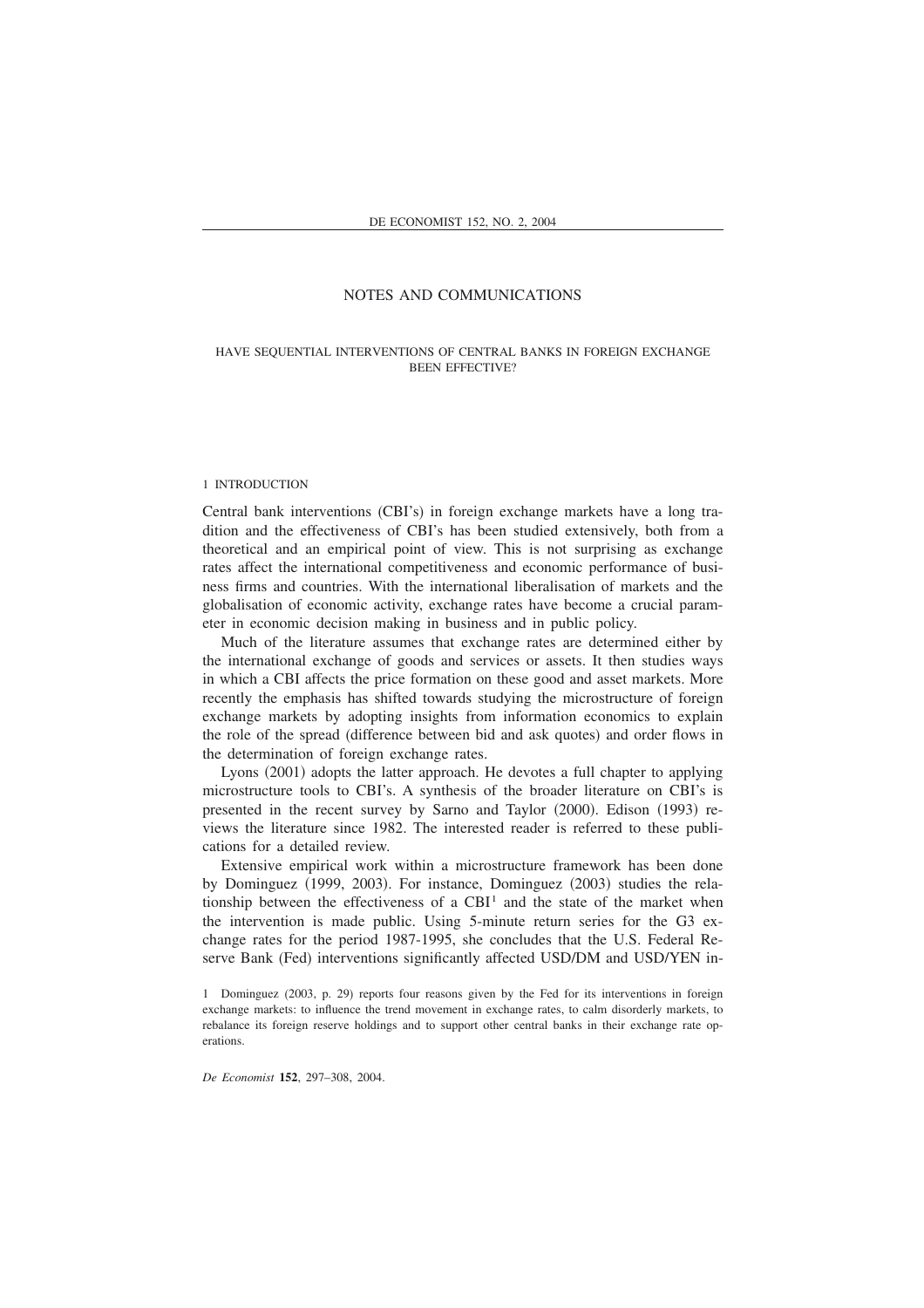### 298 DE ECONOMIST 152, NO. 2, 2004

tradaily returns and volatility (captured by squared returns) and that these effects persist to at least the end of the day. There is also evidence of mean reversion, possibly resulting from an overreaction. Fed interventions which occurred when US and European markets were open, when important macroeconomic announcements had been made or that were coordinated with other central banks appeared to have had a larger impact than those which took place under other conditions. From an analysis of G3 intervention policies using daily data for the period 1977- 1994, Dominguez (1998) concludes that secret interventions generally increase foreign exchange rate volatility. Overt interventions appear to have reduced exchange rate volatility in the mid-1980's but not for the full sample. Baillie and Osterberg  $(1997)$  and Beine et al.  $(2002)$  also provide evidence of increased exchange rate volatility as a result of a CBI. Similar results are reported by Bonser-Neal and Tanner (1996) and Galati and Melick (1999) when volatility is measured by the implied volatility extracted from currency option prices.

In a recent study, Beine et al. (2003) assess the effectiveness of G3 CBI's using realized moments and cross-moments obtained from intradaily data for the period 1989-2001. Their analysis confirms previous findings that coordinated CBI's affect exchange rate volatility. Unilateral CBI's appear to be much less effective. Their study highlights new findings on the timing and the temporary feature of persistence of the effects of coordinated CBI's on volatility and volatility spillovers, on covariances and correlations between exchange rates and on exchange rate skewness measures.

In this communication we address the issue whether the effectiveness of CBI's can be improved by sequential interventions instead of isolated ones. This question is of importance for policy-making as the evidence in the literature suggests that the impact of CBI's on mean return is at most modest and not persistent. Furthermore, this impact is usually found to be adverse with respect to return volatility. Rather than calming markets, CBI's appear to increase volatility and thereby risk. Of course, these unsatisfactory findings could have resulted from adopting an insufficiently refined classification of types of CBI's leaving too much intraclass heterogeneity in the classified data. As central banks have the discretion to go for an isolated intervention or to intervene over a period of several days (especially when the operations are unconcerted), it is sensible to refine the policy evaluation by distinguishing between isolated and sequences of interventions. In this respect, the recent evidence concerning the intervention policy of the Bank of Japan<sup>2</sup> on the USD/YEN seems to emphasize the use of a long sequence of unilateral interventions. This contrasts with the usual policies followed by the Fed and the Bundesbank in the eighties and early nineties.

We study the impact of interventions on exchange rate mean return and volatility using realized moments, i.e. realized mean and variance, as advocated by

<sup>2</sup> The Japanese data were also recently released by the Ministry of Finance of Japan but are available only for the period posterior to May 1991.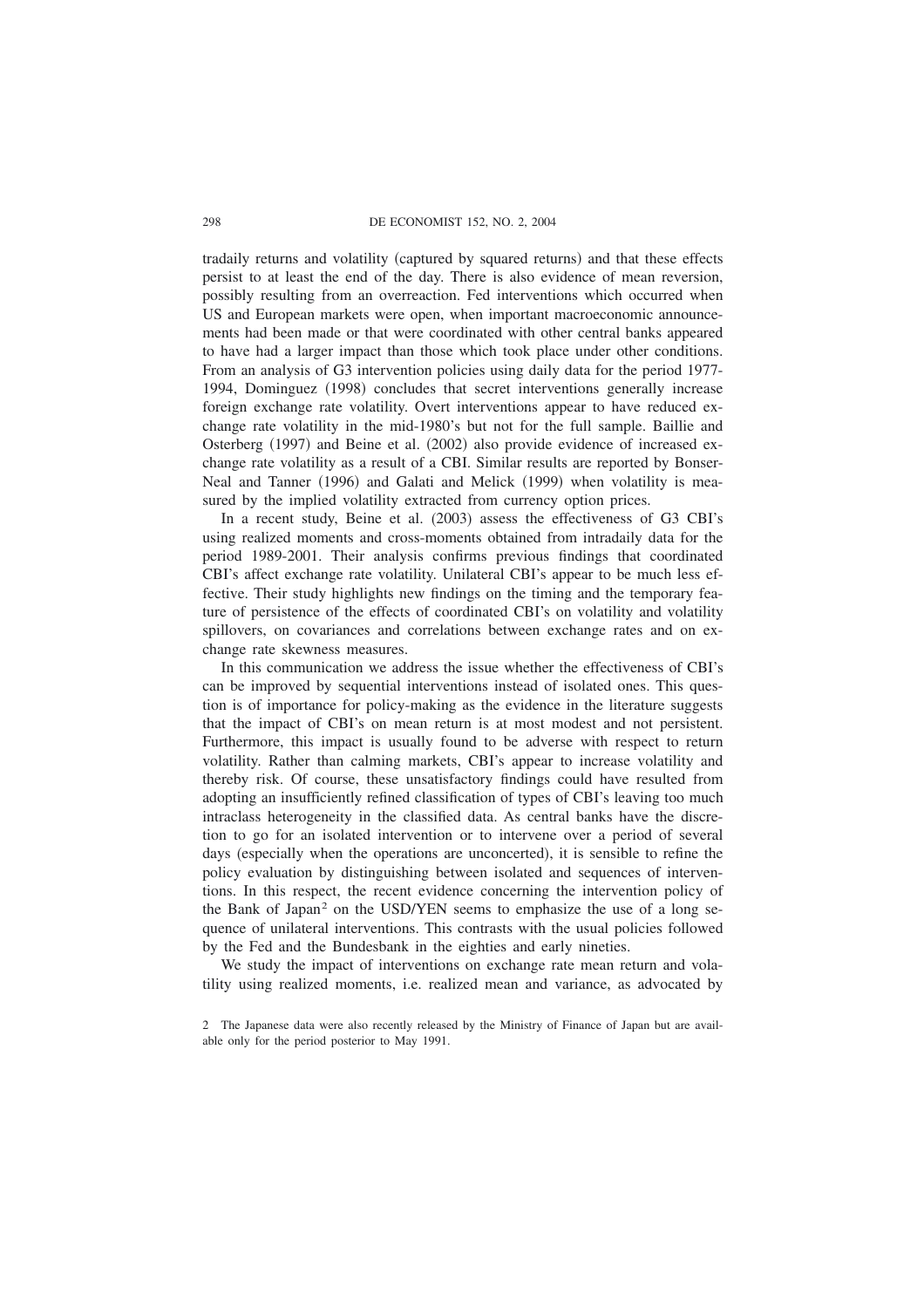Andersen et al.  $(2001)$ . In section 2, we describe the data and the method to compute realized moments and to analyze them in an event study. The findings are reported in section 3. An interpretation of the results in terms of economic theory and a discussion of their significance for exchange rate policy by central banks are provided as well. Section 4 concludes.

## 2 DATA AND METHOD

During the sample period from January 1989 to February 2001, 155 interventions took place in the USD/DM market (since 1999 the USD/Euro market). The data used are official data of central bank interventions in the foreign exchange market. For the Fed, all data have been transmitted by the Federal Reserve. For the Bundesbank, all data have been transmitted by the Bundesbank; the data since 1999 are reported interventions by the ECB, which nevertheless confirmed the 4 interventions carried out in September and November 2000 (but did not release the amounts). All interventions have been sterilized, according to the statements of the central banks.

Among the 155 interventions taking place on the USD/DM 64 were unilateral interventions by the Federal Reserve Bank (26 and 38 involving purchases and sales of US dollars, respectively), 33 unilateral interventions involving sales of US dollars by the Bundesbank/European Central Bank (none involving purchases of US dollars) and 58 coordinated interventions (respectively 14 and 44 involving purchases and sales of US dollars).

A sequential intervention is defined as a sequence of consecutive days on which interventions of a particular type have occurred. The 14 coordinated US dollar purchase CBI's consist of 12 isolated and one two-day sequence of interventions. The 44 coordinated US dollar sales CBI's consist of 25 isolated, 2 twoday sequences, 2 three-day sequences, 1 four-day sequence and 1 five-day sequence of interventions.

The 26 unilateral dollar purchase CBI's by the Fed consist of 7 single-day, 3 two-day sequences, 1 five-day sequence and 1 eight-day sequence of interventions. Among the 38 unilateral dollar sales CBI's by the Fed, there are 20 singleday interventions, 7 two-day sequences and 1 four-day sequence of interventions. Finally, the 33 unilateral dollar sales CBI's by the Bundesbank consist of 26 isolated interventions, 2 two-day sequences and 1 three-day sequence of interventions.

Given the small number of observations for some types of interventions, we restrict the analysis to unilateral interventions by the Fed and coordinated interventions involving sales of US dollars only when analyzing mean returns as the impact of dollar sales on mean returns is expected to be different from that of purchases on mean returns. When studying volatility, we limit the analysis to unilateral interventions by the Federal Reserve Bank and to coordinated interventions by de Bundesbank and the Fed respectively involving purchases and sales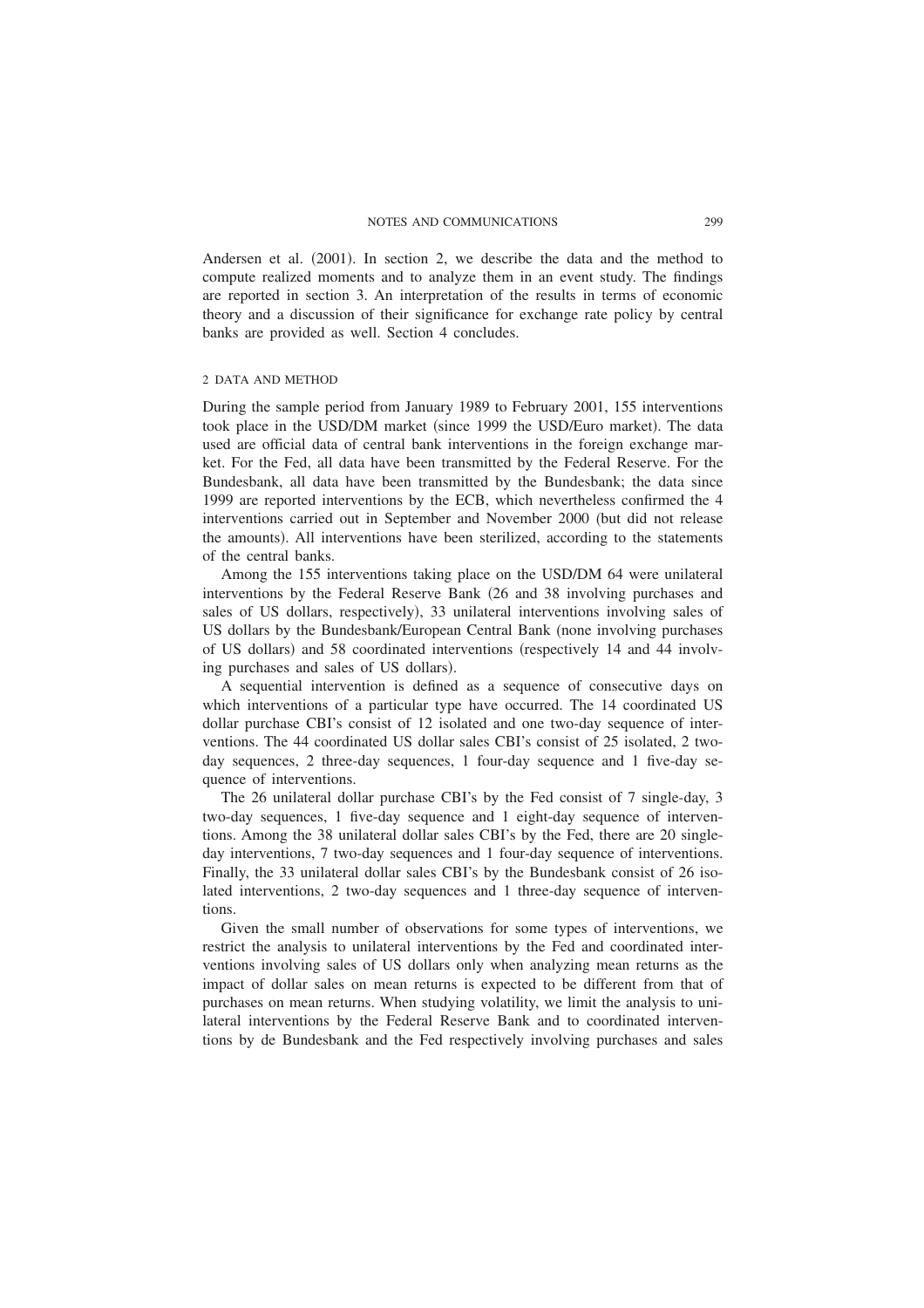### 300 DE ECONOMIST 152, NO. 2, 2004

of US dollars. A priori there is less reason to distinguish between sales and purchases of US dollars as we want to test the hypothesis often put forward that both types of interventions calm turbulent markets.

Our data set consists of hourly observations for the USD/DM (Euro since 1999) rate from January 1989 to February 2001. The raw data consist of all interbank USD/DM bid-ask quotes displayed on the Reuters FX screen during this period. As is standard in the literature, hourly logarithmic exchange rates are computed by linearly interpolating the averages of the logarithms of bid and ask quotes for the two ticks immediately before and after the hourly time stamps throughout the global 24-hour trading day. Finally, returns are obtained as 100 times the first difference of the equally time-spaced logarithmic rates.

Next realized (mean) return of day *t* at hour *h* ( $h = 0, 1, \ldots, 23$ ) denoted by  $y_{th}$ is computed as the sum from  $j = 0,1,...,23$  of the intraday hourly return  $r_{th-j}$  of day *t* between time *j-1* and *j* (by convention  $r_{t,i} = r_{t-1,24-j}$  for  $j = 1,2,...,23$ ). Similarly, realized volatility of day *t* at hour *h*, denoted as  $v_{th}$ , is computed as the sum from  $j = 0,1,...,23$  of squared intraday hourly returns. The realized volatility has been advocated and used recently by Andersen *et al.*  $(2001)$  as it is much less noisy and more efficient than for instance a single squared return as an estimate of instantaneous volatility. Moreover, under certain conditions it is a model-free (and therefore not affected by model specification errors) and unbiased estimate of the integrated volatility as the intraday frequency of observation is increased. Finally, as the realized moments are moving averages over the last twenty four hourly observations we have not to worry about the intradaily seasonality.

To study the impact of CBI's we carry out event studies. For a 7-day window consisting of the two days preceding an intervention day, the intervention day itself and four days following an intervention day we plot the trajectories of realized mean return and return volatility. The trajectories should exhibit any immediate and persistent short-run impact of the intervention. Also, we plot the quartiles (median and endpoints of the interquartile range) of the realized moments over the 7-days window defined above for a given type of intervention. These graphs should allow us to see the impact on the distribution of realized moments of various types of interventions.

## 3 THE FINDINGS AND THEIR INTERPRETATION

To get some insight into the behaviour of exchange rates before, during and after an intervention, in Figures 1 and 2 the trajectories of the realized mean hourly returns for the 25 single-day coordinated interventions and the 6 several-day sequences of coordinated interventions of the Fed and the Bundesbank involving sales of USD are presented for a window covering the two days preceding an intervention, the intervention day and the four days following an intervention.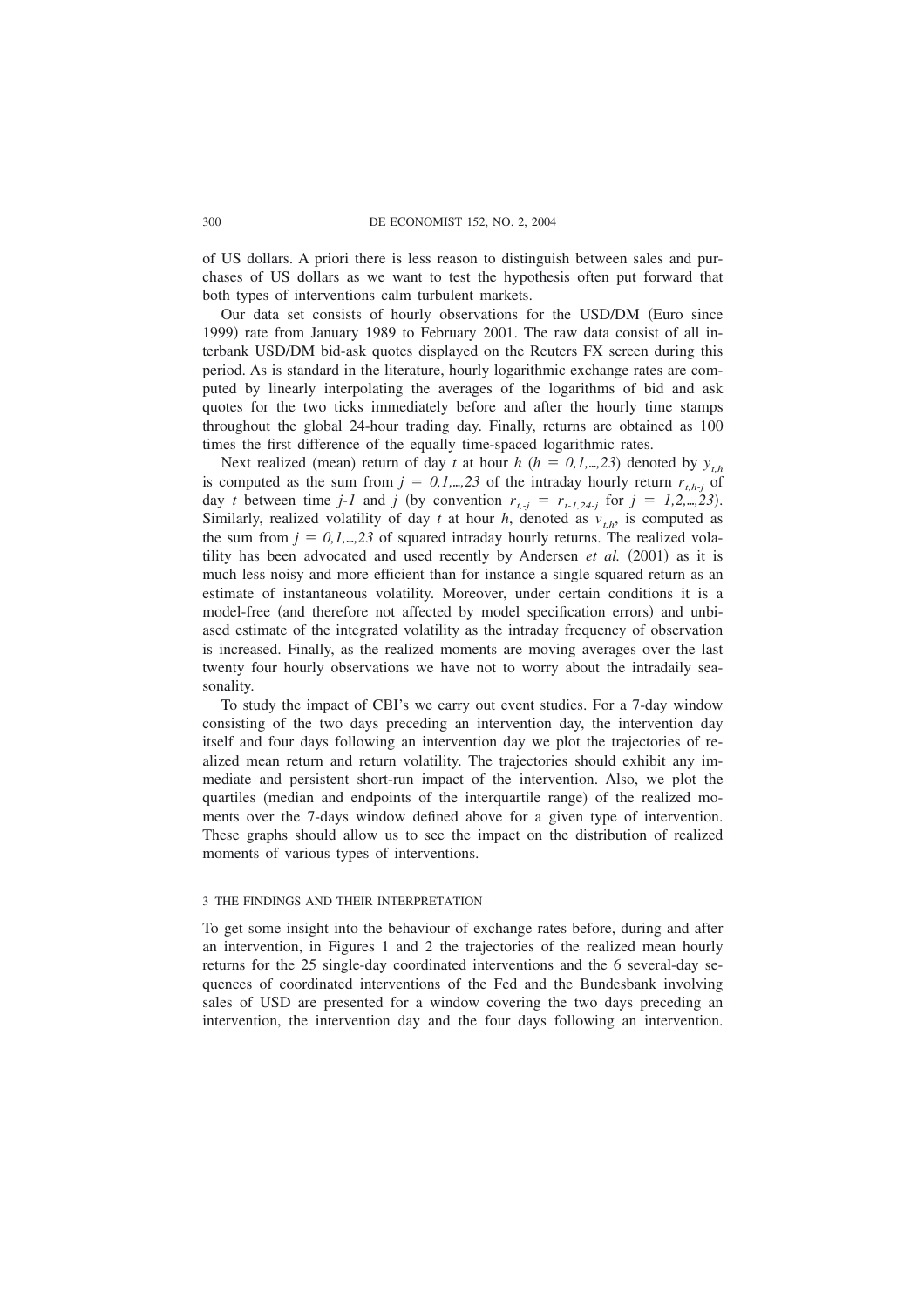

Figure 1 – Trajectories of the realized mean return of the USD/DM exchange rate for single-day coordinated sales of USD by the Fed and the Bundesbank; Note: the intervention date is reported above each graph. For example, 890113 corresponds to the 13 January 1989.

The origin of the time axis in the graphs  $(0)$  corresponds to the beginning of the intervention (mid-night in Frankfurt,  $GMT+1$ ).

Since we rely on official intervention data transmitted by the central banks after the event, the intervention day is known. By contrast, the exact point in time of the intervention is not known.<sup>3</sup> Based on reported rather than official data (see Dominguez (2003), p. 29), the Fed generally intervenes between 8 am and 5 pm Eastern Standard Time. On average the Fed intervenes at 14.57 GMT  $(10 \text{ am EST})$  and the Bundesbank intervenes at  $11.30$  GMT (or at  $12.30$  pm in Frankfurt). Realized mean returns fluctuate around zero in the graphs. While one would expect a depreciation of the USD as a result of sales of USD by the two central banks, in several instances mean returns decrease, that is the USD appreciates with respect to the DM. The effects are not persistent. Notice that any effect is carried on for at least 24 hours as realized mean return is a moving average of hourly returns.

Usually there is mean reversion in the realized returns. Four days after an intervention realized (mean) return is again at approximately the same level as prior to the intervention. Similar results were found for the trajectories of realized re-

3 Most central banks including the Fed and the Bundesbank did not keep the time stamps for their operations.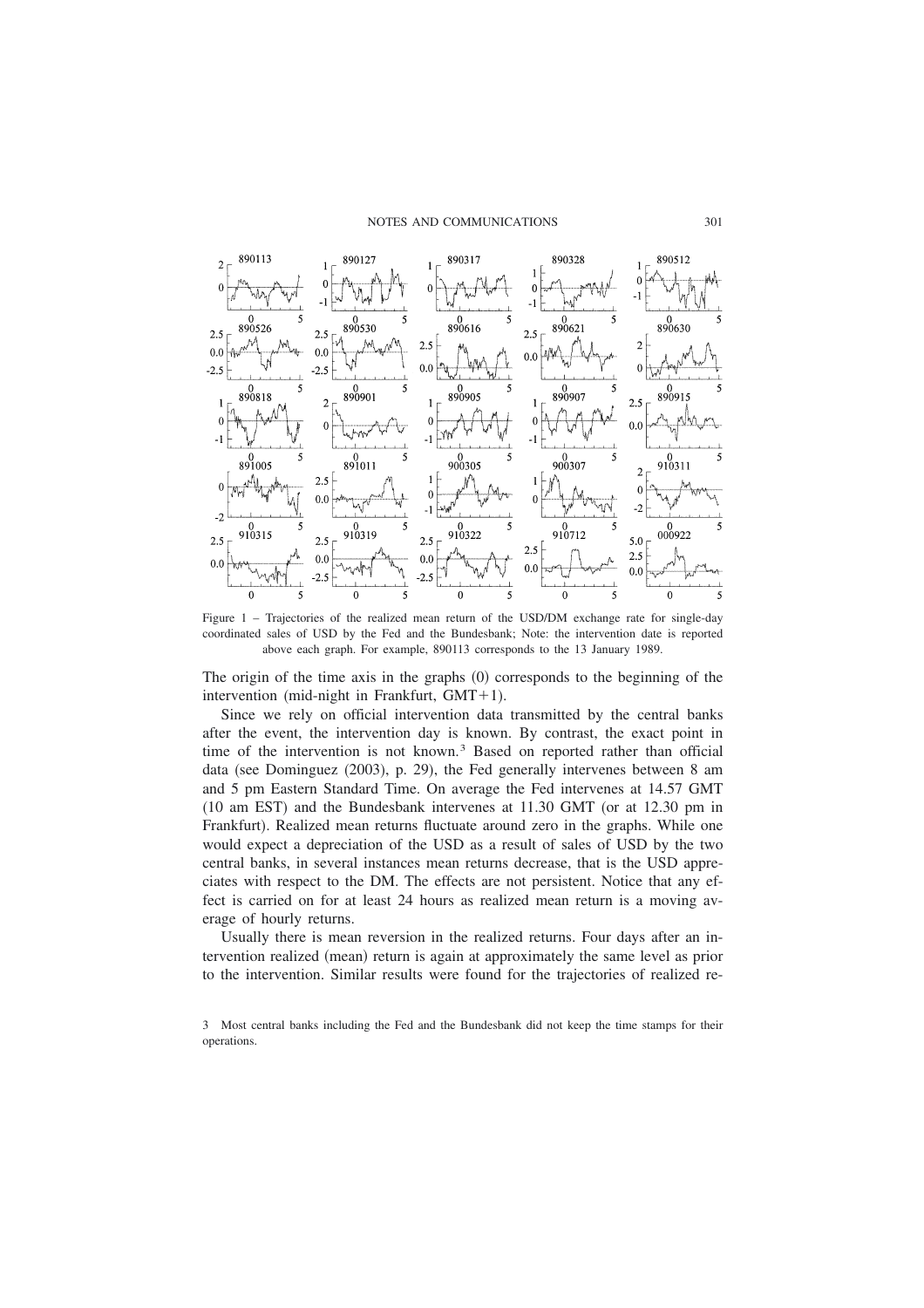

Figure2–Trajectories of the realized mean return of the USD/DM exchange rate for several-day sequences of coordinated sales of USD by the Fed and the Bundesbank; Note: the number of successive interventions is reported between brackets (next to the date of the first intervention).

turns for unilateral sales of USD by the Bundesbank. The trajectories of realized volatility for unilateral and coordinated isolated interventions or sequences of interventions by the Fed and the Bundesbank exhibit a transitory effect as well. The results have not been included but can be obtained from the authors upon request.

While studying the impact of the individual interventions is informative, it is useful to study the distribution of the impact for a given type of intervention. In the Figures 3 and 4 the graphs of so-called boxplots are presented. In Figure 3 the median and the lower and upper quartiles of the distribution of realized (mean) return are given for the seven-day window described above and for four types of interventions: unilateral isolated and unilateral several-day sequences of sales of USD by the Fed and isolated and several-day sequences of coordinated sales of USD by the Fed and the Bundesbank. In Figure 4 the median and lower and upper quartiles of the distributions of realized volatility of return are plotted for four types of interventions: unilateral isolated and several-day sequences of interventions (sales and purchases of USD) by the Fed and isolated and severalday sequences of coordinated interventions (sales and purchases of USD) by the Fed and the Bundesbank.

It is interesting to notice that the median of the realized returns fluctuates around zero. Hardly any effect of a unilateral sale of USD by the Fed on the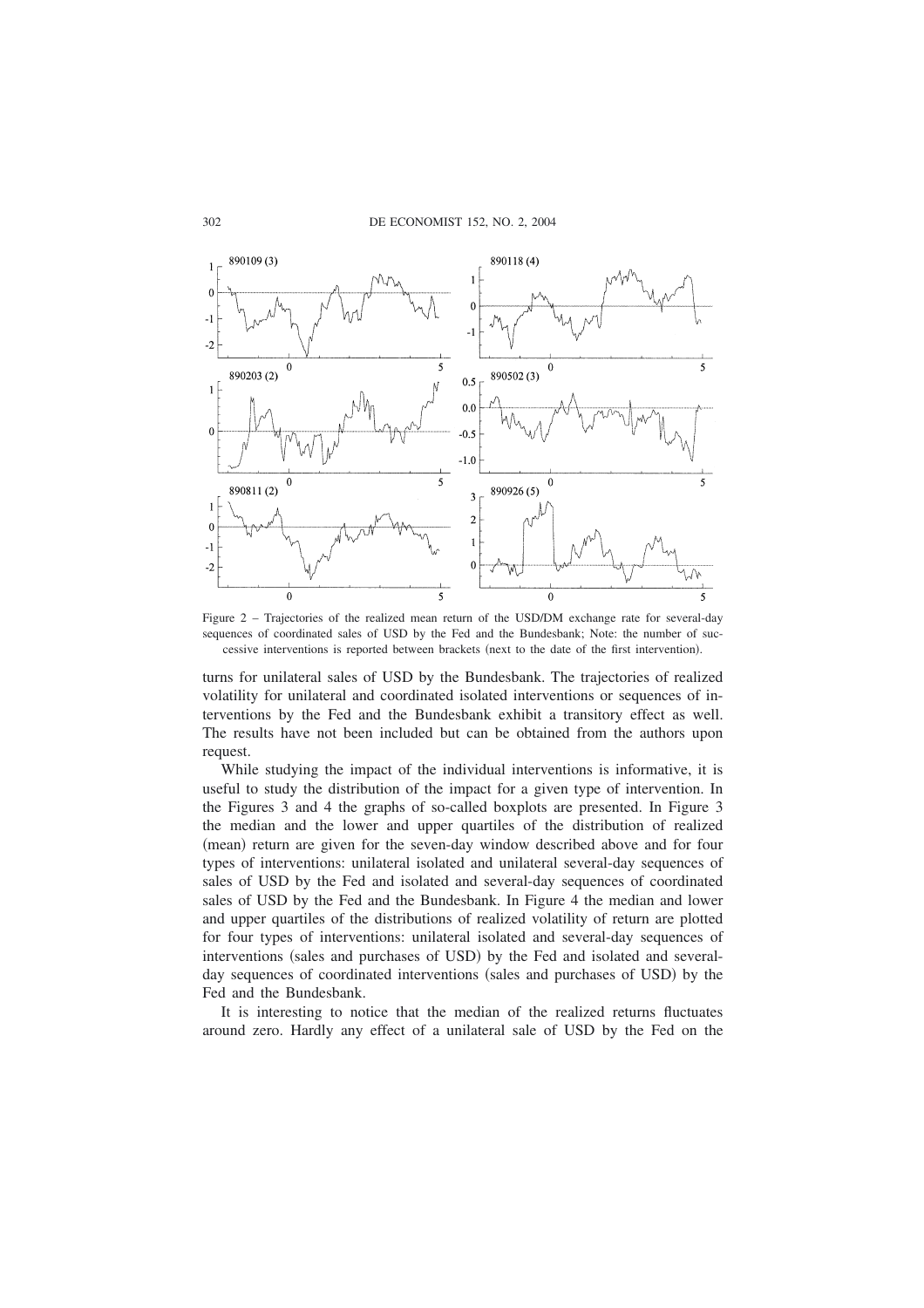

Figure 3 – Boxplot of realized mean return of the US\$/DM exchange rate for four types of interventions.

median is seen to occur during the intervention day. For several-day sequences of unilateral sales of the USD by the Fed some effects show up during the fourth and the fifth day after the intervention. When the Fed and the Bundesbank coordinate their sales of USD an important positive but temporary impact is found on the median and quartiles. That is to say, unilateral and coordinated sales of USD lead to a (transitory) depreciation of USD both in regimes when the USD is appreciating and when it is depreciating. For several-day sequences of coordinated sales (panel 4 of Figure 3) a temporary dip is found in the lowest (negative) quartile during the intervention day. This dip corresponds to a further appreciation of the USD in a regime of an appreciating USD after a sale of USD by the Fed and the Bundesbank.

For the realized volatility different patterns emerge. All four types of interventions lead to slightly persistent and sizeable increases in volatility in turbulent markets (the upper quartile corresponds to high volatility regimes). The impact on the median is smaller and the impact on the various types of interventions on volatility in tranquil markets is even less noticeable, except when the interventions are coordinated. While unilateral isolated and several-day sequences of interventions by the Fed and single-day coordinated interventions appear to lead to a slightly persistent increase of realized volatility, once the Fed and the Bundesbank coordinate their interventions the impact appears to be important though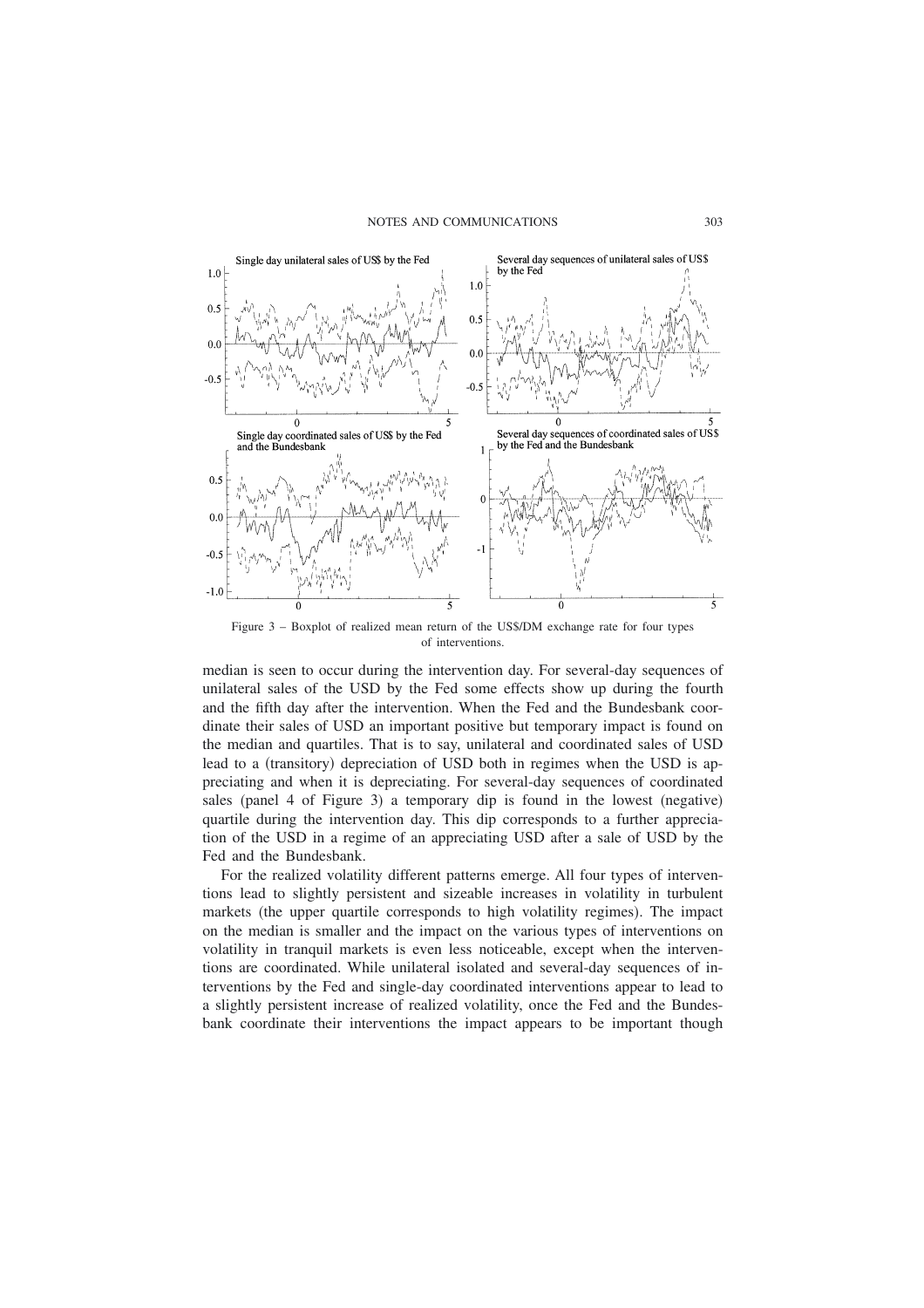

Figure 4 – Boxplot of realized volatility of the USD/DM exchange rate for four types of interventions.

transitory. It is worthwhile to notice that when uncertainty in the market measured by a large pre-intervention realized volatility is high, the impact of CBI's is large as well. Rather then calming turbulent markets interventions appear to temporarily increase uncertainty. This finding indicates an adverse effect of CBI's. After a few days tranquil markets reach the pre-intervention uncertainty levels, but more turbulent markets still suffer from increased volatility.

How can these results be interpreted? One could raise the question how a sterilized intervention works. As shown in Lyons  $(2001)$ , a sterilized intervention does not alter the money supply and the interest rate. Therefore, the fundamentals in the flexible-price monetary model (see e.g. Frenkel  $(1976)$ , Mussa  $(1976)$ ) and the sticky-price monetary model (see Dornbusch (1976)) do not change and these models do not predict a change of the exchange rate.

Sarno and Taylor  $(2001)$  as well as Lyons  $(2001,$  chap. 8) summarize two theoretical channels from macroeconomics through which a sterilized CBI affects the exchange rate. Through the signalling channel<sup>4</sup> (Mussa  $(1981)$ ) a sterilized intervention signals future money supply and interest changes to the market, thereby affecting the current exchange rate. Through the portfolio-balance channel, a ster-

<sup>4</sup> The signalling hypothesis has been tested by Payne and Vitale (2003) who studied the effects of sterilized operations executed of behalf of the Swiss National Bank (SNB) using tick by tick transactions data between 1986 and 1995. Using an event study approach they find that the interventions have important short-run effects on exchange rate returns in the Swiss Franc/USD market. The CBI is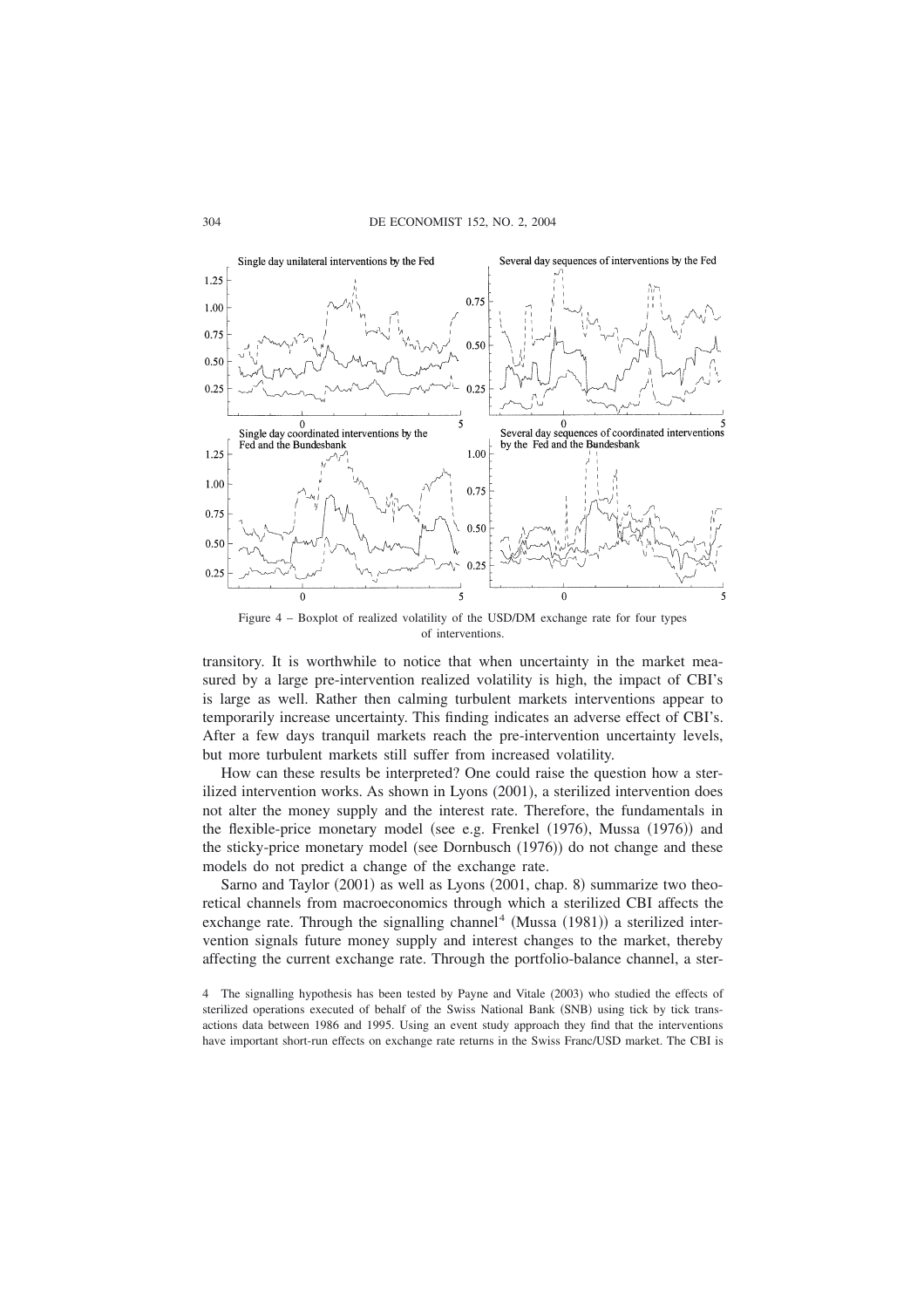ilized intervention can affect exchange rates as it modifies the currency denomination of assets held by the public, especially if these assets are imperfect substitutes. The impact of a sale of USD would then have to be a (lasting) depreciation of the USD, which could be achieved by a transitory positive impact on the return provided the latter one is not undone by subsequent negative changes in the return (The change of the exchange rate over a given period could be computed as an average of intra-period exchange rate returns weighted by the intra-period exchange rates).

The interquartile range for (mean) returns contains the value zero for the seven-day window for single-day sales of USD (Figure 3, left panels). For several-day sequences of interventions this is the case as well for the major part of the seven-day window (Figure 3, right panels). This indicates that the impact of interventions on the mean return is not statistically significant at a 50 % level except for a significant positive effect (i.e. a depreciation of the USD) of severalday sequences of sales of USD three to four days after the intervention. This result has nevertheless to be taken with caution since there are few occurrences of several-day sequences on this market. Moreover, one should notice that the "mean" returns are measured as the cumulated sum of intradaily returns. To obtain truly mean returns one has to divide them by 24 and one would indeed obtain small numbers in absolute value. Most monetary models of exchange rates have little to tell about the impact of an intervention on volatility as volatility is often assumed to be constant in these models.

From the microstructure approach of financial assets implications for the impact of interventions on the exchange rate and on market volatility have been derived. The microstructure literature traditionally distinguishes between two approaches, the inventory-based approach and the information-based approach respectively (see O'Hara (1995), Lyons (2001)). The inventory-approach emphasizes the balancing problem faced by foreign exchange markets resulting from deviations between inflows and outflows of currencies. These deviations could be caused by a CBI. In general, these deviations are assumed to be unrelated to future values of the assets traded but they can affect the short-run behavior of the market in terms of order flows, bid-ask spreads, transactions and prices. For the long run, assuming market participants can adjust their positions, the deviations between inflows and outflows are irrelevant. Our findings of a temporary impact of CBI's on exchange rates are consistent with predictions from the inventory approach stressing the rebalancing in the market after a CBI (see also Dominguez  $(2003)$ .

Our findings appear to be in line with the predictions from the theoretical model by Evans and Lyons (2001), that the predicted price effect resulting from

found to be stronger when the SNB moves with-the-market and when its activity is concerted with that of other central banks. Exchange rate returns are found to move in the 15 minutes interval prior to a CBI.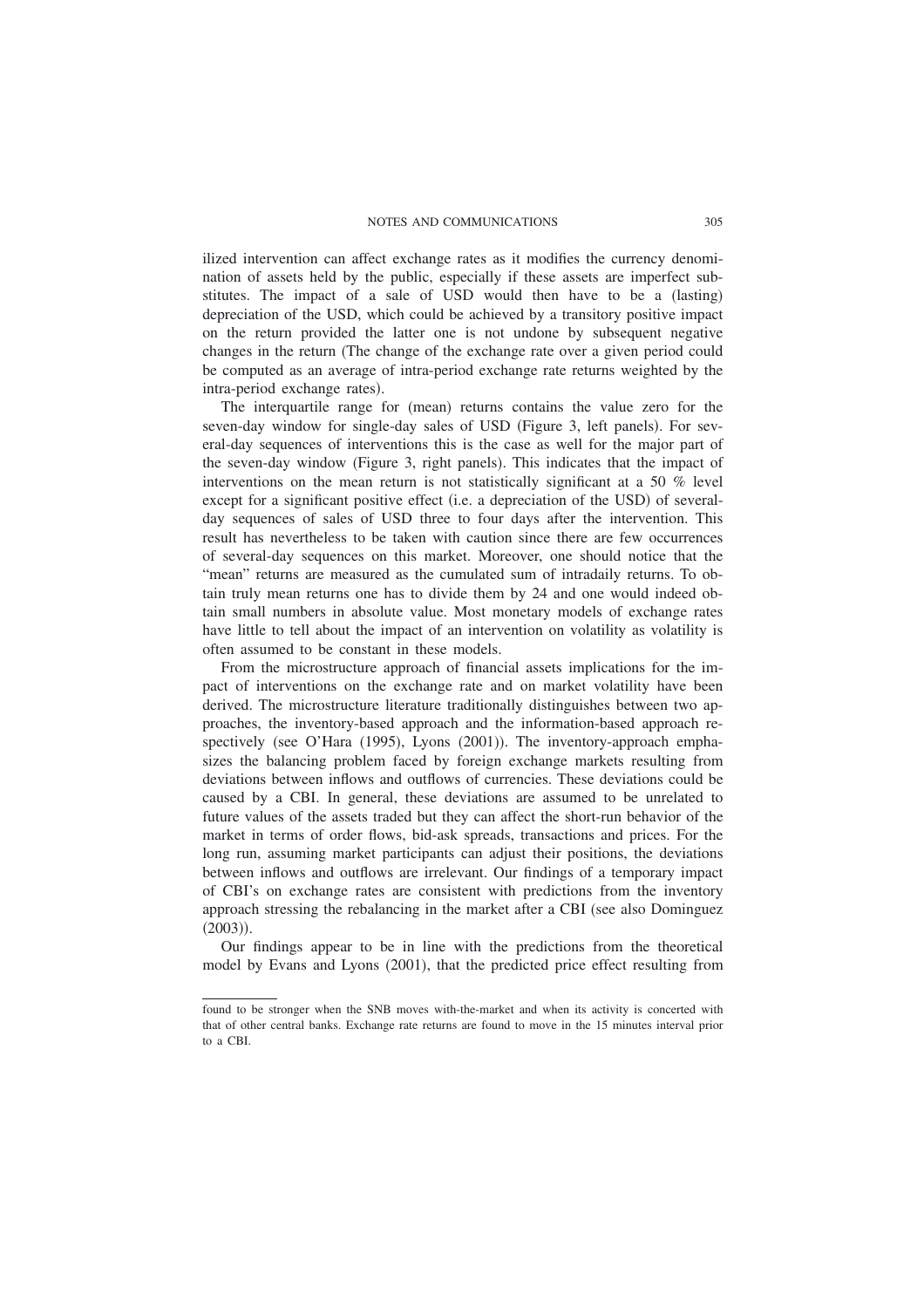### 306 DE ECONOMIST 152, NO. 2, 2004

portfolio rebalancing, turns out to be small if the order flow following a CBI is expected to be reversed as central banks sterilize their intervention whereby key fundamentals such as the money supply and interest rates remain unaffected.

The informational approach to market microstructure focuses on price formation and learning about the market. This approach predicts an increase in transaction volume, prices and price volatility following a CBI. Once the intervention news has been revealed, transaction volume and price volatility and prices should revert to pre-intervention levels. A full reversion however is not observed by the end of the four days period after an intervention when the market was turbulent (see Figure 4). Somewhat surprisingly, the impact on volatility of isolated interventions four days after the intervention seems to be more pronounced than that of sequences of interventions. Also, the finding in Figure 4 that a CBI impact on volatility in high volatility periods is more pronounced than in low volatility regimes is in line with the information-based approach that longer-run effects are related to factors such as information processing. Turbulent market conditions require more time to revert to initial levels. The effects of sequences of coordinated interventions on volatility in high volatility regimes (panel 4 of Figure 4) are more extreme but more short-lived than the effects of other types of interventions. Notice however, that the pre-intervention volatility level (measured by the upper quartile) is much lower in panel four than in the panels 1-3 of Figure 4. Four days after a several-day sequence of coordinated interventions, volatility is brought back to pre-intervention levels even when pre-intervention markets were turbulent. The increase in volatility at the end of the day four after the intervention has to be interpreted as an artefact due to the presence of a single five-day sequence of coordinated interventions in the data.<sup>5</sup>

## 4 CONCLUSIONS

In this contribution we carried out an event study analysis of the impact on the exchange rate and exchange rate volatility of various types of central bank interventions in the USD/DM foreign exchange market. The intervention effects were measured by realized moments, which are model-free, easy-to-compute, unbiased, intraday-seasonality-free and fairly efficient estimates of the intradaily effects on the exchange rate and market volatility. Four types of interventions were considered in this policy evaluation: we distinguished between unilateral and coordinated interventions and between isolated and several-day sequences of interventions. The main conclusions confirm results from previous studies. All four types of interventions seem to have little significant effect on exchange rate returns. Volatility is found to be more heavily affected by all four types of interventions.

<sup>5</sup> On the whole, sequences of interventions have occurred more frequently in the USD /YEN market. Nevertheless, even in this case, there is a small number of several-days sequences of coordinated interventions.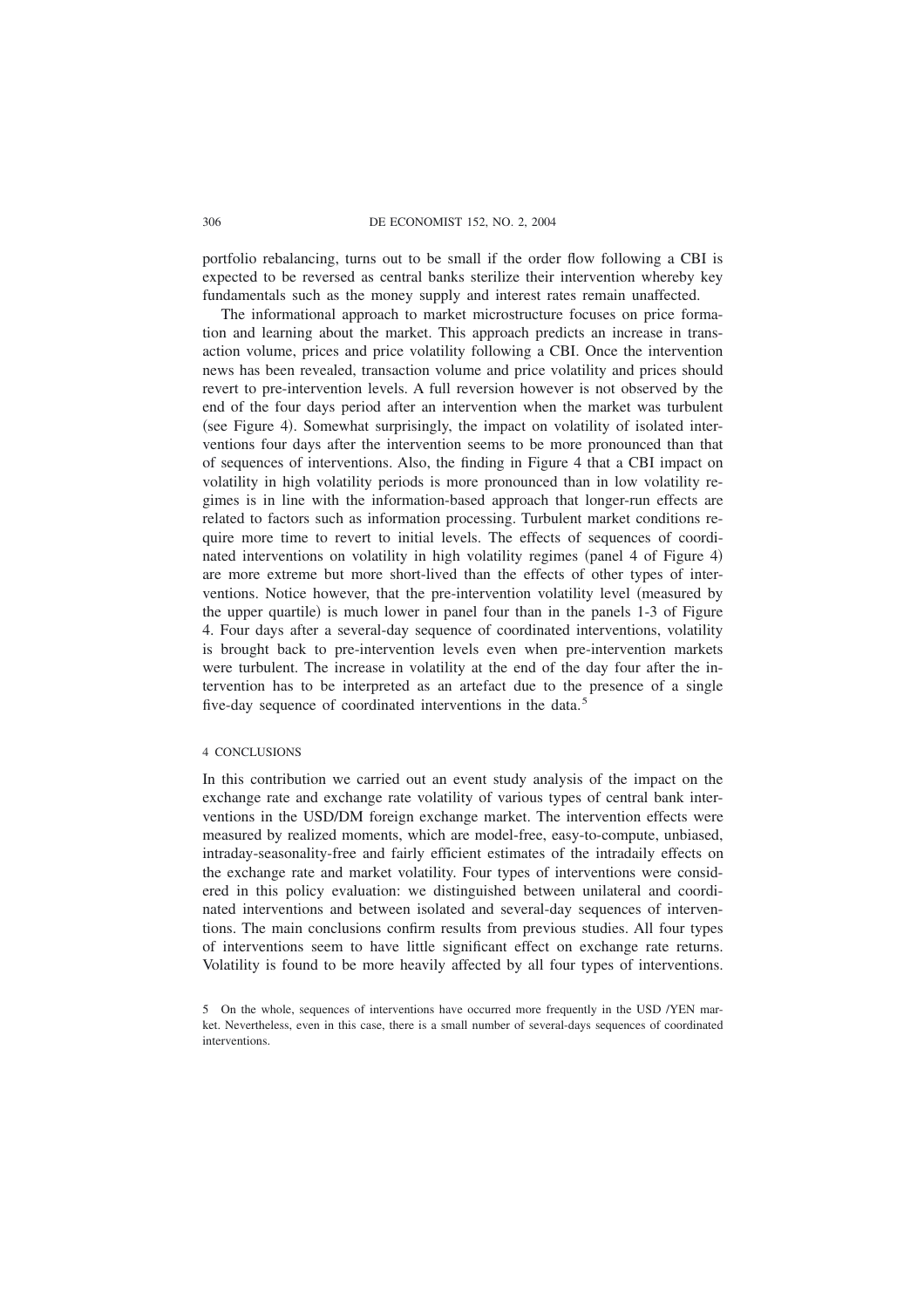In the presence of coordinated sequential interventions, four days after the first intervention volatility is brought back to almost pre-intervention levels. This holds even when markets are highly turbulent. On the basis of these results, central banks could be advised to coordinate their interventions in the form of a severalday sequence of actions and thereby in the end convince the market that their policy intentions ought to be taken seriously.

# Michel Beine, Sébastien Laurent and Franz C. Palm\*

### **REFERENCES**

- Andersen, T., T. Bollerslev, F.X. Diebold and P. Labys (2001), 'The Distribution of Realized Exchange Rate Volatility,' *Journal of the American Statistical Association*, 96, pp. 42-55.
- Baillie, R.T. and W.P. Osterberg (1997), 'Why Do Central Banks Intervene?,' Journal of International *Money and Banking,* 16, pp. 909-919*.*
- Beine, M., A. Bénassy-Quéré and C. Lecourt (2002), 'Central Bank Intervention and Foreign Exchange Rates: New Evidence from FIGARCH Estimations,' *Journal of International Money and Finance*, 21, pp. 115-144.
- Beine M., S. Laurent and F.C. Palm (2003), Central Bank Forex Interventions Assessed Using Realized Moments, Maastricht University, RM 03/43.
- Bonser-Neal, C. and G. Tanner (1996), 'Central Bank Intervention and Volatility of Foreign Exchange Rates: Evidence from the Options Market,' *Journal of International Money and Finance,* 15, pp. 853-878*.*
- Dominguez, K.M. (1998), 'Central Bank Interventions and Exchange Rate Volatility,' *Journal of International Money and Finance,* 17, pp. 161-190*.*
- Dominguez, K.M. (1999), The Market Microstructure of Central Bank Intervention, NBER Working Paper 7337.
- Dominguez, K.M. (2003), 'The Market Microstructure of Central Bank Intervention,' *Journal of International Economics,* 59, pp. 25-45.
- Dornbusch, R. (1976), 'Expectations and Exchange Rate Dynamics,' *Journal of Political Economy*, 84, pp. 231-244.
- Edison, H. (1993), 'The Effectiveness of Central Bank Intervention: A Survey of the Literature after 1982,' *Special Papers in International Economics,* July No 18, Princeton University, Princeton.
- Evans, M.D.D. and R.K. Lyons (2001), 'Portfolio Balance, Prior Impact, and Secret Intervention,' forthcoming in *Financial Market Structure and Dynamics,* Bank of Canada.

\* These authors are affiliated with CADRE, University of Lille 2, France and Free University of Brussels, Belgium, CeReFim, University of Namur and CORE, Université Catholique de Louvain, Belgium, and Maastricht University, The Netherlands, respectively. Corresponding author: F.C. Palm, Maastricht University, Faculty of Economics and Business Administration, P.O. Box. 616, 6200 MD Maastricht, The Netherlands; e-mail: F.Palm@ke.unimaas.nl. These authors gratefully acknowledge the financial support from the European Science Foundation and the Netherlands Organisation for Scientific Research (NWO) and the comments by M.M.G. Fase.